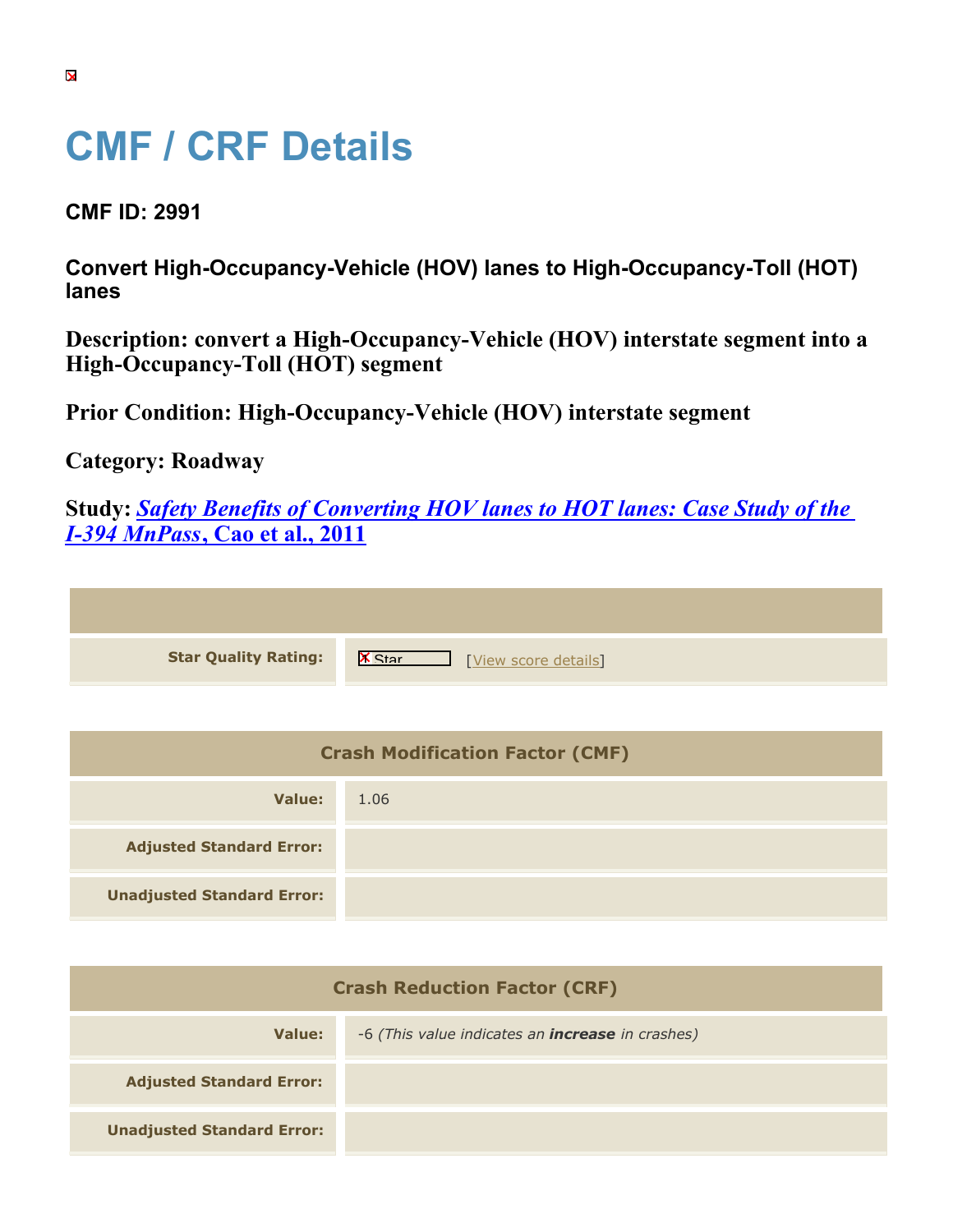| <b>Applicability</b>                    |                               |
|-----------------------------------------|-------------------------------|
| <b>Crash Type:</b>                      | All                           |
| <b>Crash Severity:</b>                  | B (minor injury)              |
| <b>Roadway Types:</b>                   | Principal Arterial Interstate |
| <b>Number of Lanes:</b>                 |                               |
| <b>Road Division Type:</b>              | Divided by Median             |
| <b>Speed Limit:</b>                     |                               |
| <b>Area Type:</b>                       | Urban                         |
| <b>Traffic Volume:</b>                  |                               |
| <b>Time of Day:</b>                     | All                           |
| If countermeasure is intersection-based |                               |
| <b>Intersection Type:</b>               |                               |
| <b>Intersection Geometry:</b>           |                               |
| <b>Traffic Control:</b>                 |                               |
| <b>Major Road Traffic Volume:</b>       |                               |
| <b>Minor Road Traffic Volume:</b>       |                               |

| <b>Development Details</b>      |                      |
|---------------------------------|----------------------|
| <b>Date Range of Data Used:</b> | 1998 to 2008         |
| <b>Municipality:</b>            | Minneapolis-St. Paul |
| State:                          | <b>MN</b>            |
| <b>Country:</b>                 | U.S.A.               |